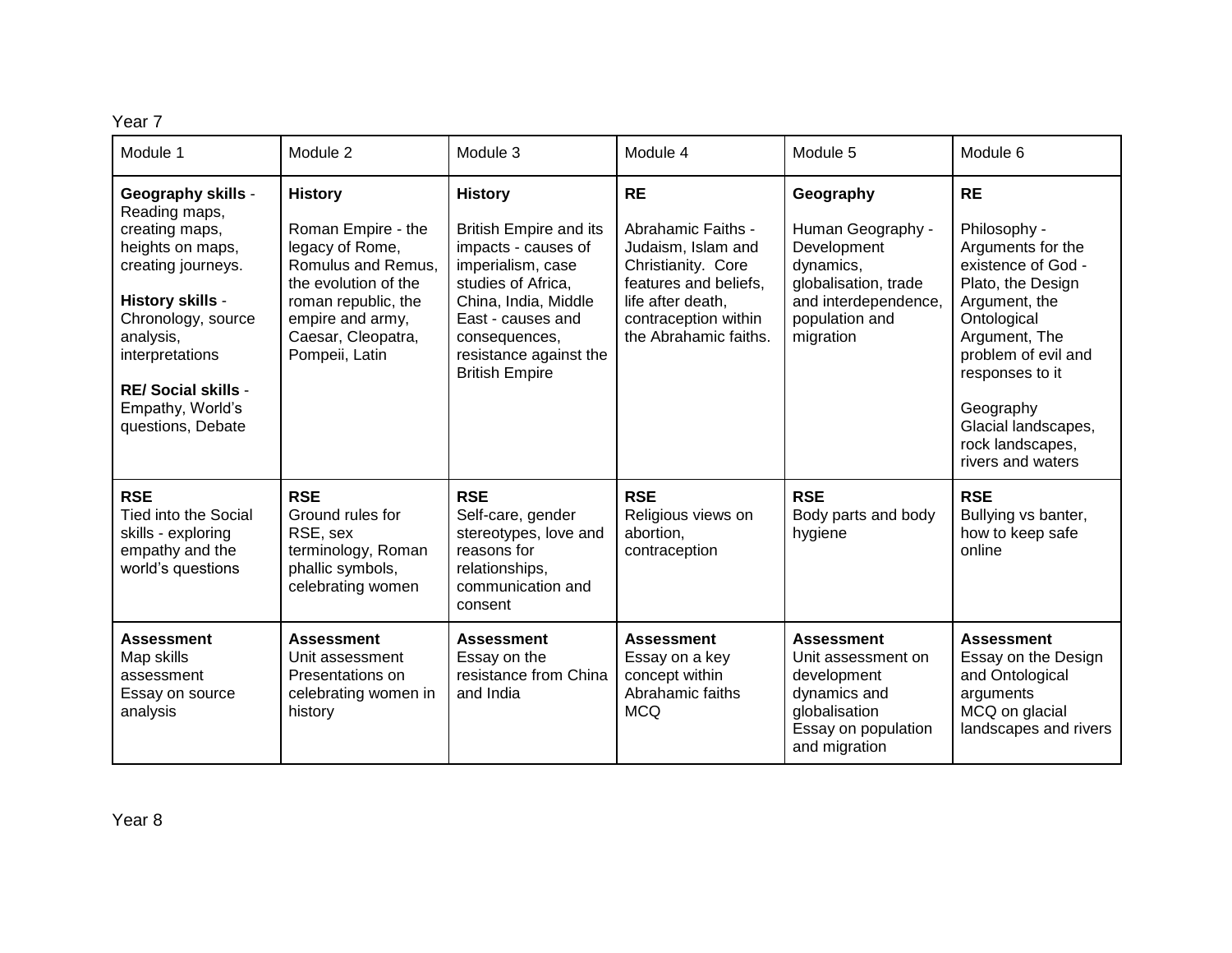| Module 1                                                                                                                        | Module 2                                                                                                                                                                                                                                                          | Module 3                                                                                                                                                          | Module 4                                                                                                                        | Module 5                                                                                                                                                             | Module 6                                                                                                                                                                                                                                                                                                 |
|---------------------------------------------------------------------------------------------------------------------------------|-------------------------------------------------------------------------------------------------------------------------------------------------------------------------------------------------------------------------------------------------------------------|-------------------------------------------------------------------------------------------------------------------------------------------------------------------|---------------------------------------------------------------------------------------------------------------------------------|----------------------------------------------------------------------------------------------------------------------------------------------------------------------|----------------------------------------------------------------------------------------------------------------------------------------------------------------------------------------------------------------------------------------------------------------------------------------------------------|
| <b>Humanities</b>                                                                                                               | Geography                                                                                                                                                                                                                                                         | Geography                                                                                                                                                         | <b>RE</b>                                                                                                                       | <b>History</b>                                                                                                                                                       | <b>RE</b>                                                                                                                                                                                                                                                                                                |
| Russian revolution -<br>context, causes,<br>event, consequences<br>Arab revolution -<br>context, causes,<br>event, consequences | Africa as a continent -<br>diversity of Africa,<br>climate in Africa,<br>population in Africa,<br>HDI of different<br>countries<br>Natural disasters -<br>Earthquakes,<br>volcanoes, plate<br>tectonics, tsunamis.<br>MEDC and LEDC<br>reactions -<br>comparisons | Geography of crime -<br>causes of crime,<br>mapping crime, use<br>of GIS, analysis data<br>to do with crime,<br>heroin trail, piracy,<br>LA92 and London<br>riots | Eastern faiths -<br>Hinduism, Sikhism,<br>Buddhism - features<br>of each faith, life after<br>death, contraception,<br>abortion | WWI - causes,<br>warfare, people who<br>fought, war poetry -<br>German perspective,<br>consequences<br>WWII - Causes,<br>warfare, people who<br>fought, consequences | Philosophy - What is<br>the mind and where is<br>it located? What is a<br>person? Do we need<br>to be governed? Who<br>should govern us?<br><b>History</b><br>Middle Ages -<br>Thomas Becket,<br>Henry II, Crusades,<br>Magna Carta, Black<br>Death, Peasants<br>Revolt, Islamic world<br>in Middle Ages |
| <b>RSE</b><br>Social revolution -<br>feminism, swinging<br>sixties, the pill                                                    | <b>RSE</b><br>Consent, media<br>portrayal of men and<br>women                                                                                                                                                                                                     | <b>RSE</b><br>Self-care, gender<br>stereotypes, love and<br>reasons for<br>relationships,<br>communication and<br>consent                                         | <b>RSE</b><br>Contraception, STIs<br>and protection                                                                             | <b>RSE</b><br>Sexting, pornography,<br>safe online and offline<br>relationships                                                                                      | <b>RSE</b><br>Relationships,<br>identity, challenging<br>homophobia                                                                                                                                                                                                                                      |
| <b>Assessment</b><br>Essay on the Russian<br><b>Revolution</b><br>MCQ on Arab<br>revolution<br>Essay on Social<br>revolution    | <b>Assessment</b><br>MCQ on Africa<br>diversity<br>Essay on comparison<br>of MEDC and LEDC<br>tectonic hazards                                                                                                                                                    | <b>Assessment</b><br>Essay on analysis<br>crime through data<br>Essay on the London<br><b>Riots</b>                                                               | <b>Assessment</b><br>Essay on a key<br>concepts within<br>Eastern faiths<br><b>MCQ</b>                                          | <b>Assessment</b><br>Essay on causes of<br><b>WWI</b><br>Essay on causes of<br><b>WWII</b>                                                                           | <b>Assessment</b><br>Essay on whether we<br>need to be governed<br>Source analysis on<br>murder of Thomas<br><b>Becket</b>                                                                                                                                                                               |